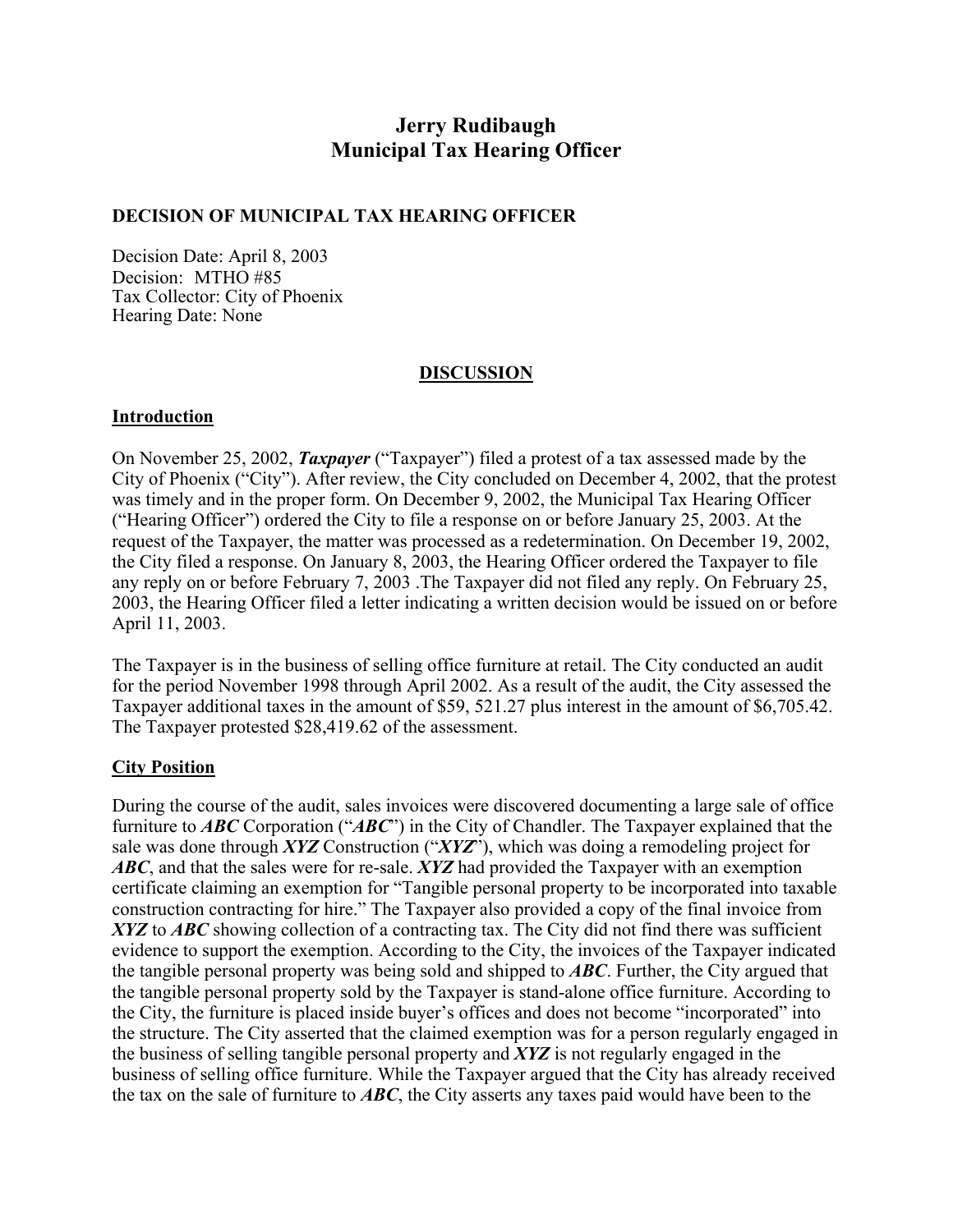City of Chandler under the guise of construction contracting. The City concluded that the sale of furniture was to *ABC* and that payment was made to *XYZ* as a convenience for the customer. For that reason, the City believes the assessment was proper and should be upheld.

#### **Taxpayer Position**

The Taxpayer protested \$28,419.62 of the assessment, which was related to a sale of furniture to *XYZ* for resale to *ABC*. The Taxpayer asserted that they received an exemption certificate from XYZ, which described the purchase as "tangible personal property to be incorporated into taxable construction contracting for hire. According to the Taxpayer, *XYZ* charged *ABC* for sales tax, which was then remitted to the City. The Taxpayer argued that if the City assessment were upheld, the Taxpayer would have to ask *XYZ* for payment who then would have to take a credit against future tax payments to the City. The Taxpayer asserted that the City is just creating additional work for all parties involved.

## **ANALYSIS**

While the Taxpayer did have an exemption certificate from *XYZ*, we don't find that the Taxpayer's reliance upon the exemption to be reasonable under the circumstances. The Taxpayer did not refute the City's argument that the tangible personal property sold was stand-alone office furniture and not construction materials. Additionally, the fact that the bill indicated the property was being sold to **ABC** should have been enough for the Taxpayer to question the claim these were materials used in the normal course of construction. Based on the above, we find the City's denial of the exemption certificate was proper. Accordingly, the Taxpayer's protest is denied.

# **FINDINGS OF FACT**

- 1. On November 25, 2002, the Taxpayer filed a protest of a tax assessment by the City.
- 2. After review, the City concluded on December 4, 2002 that the protest was timely and in proper form.
- 3. On December 19, 2002, the Hearing Officer ordered the City to file a response on or before January 23, 2003.
- 4. At the request of the Taxpayer, the matter was processed as a redetermination.
- 5. On December 19, 2002, the City filed a response.
- 6. On January 8, 2003, the Hearing Officer ordered the Taxpayer to file any reply on or before February 7, 2003.
- 7. The Taxpayer did not file any reply.
- 8. On February 25, 2003, the Hearing Officer filed a letter indicating a written decision would be issued on or before April 11, 2003.